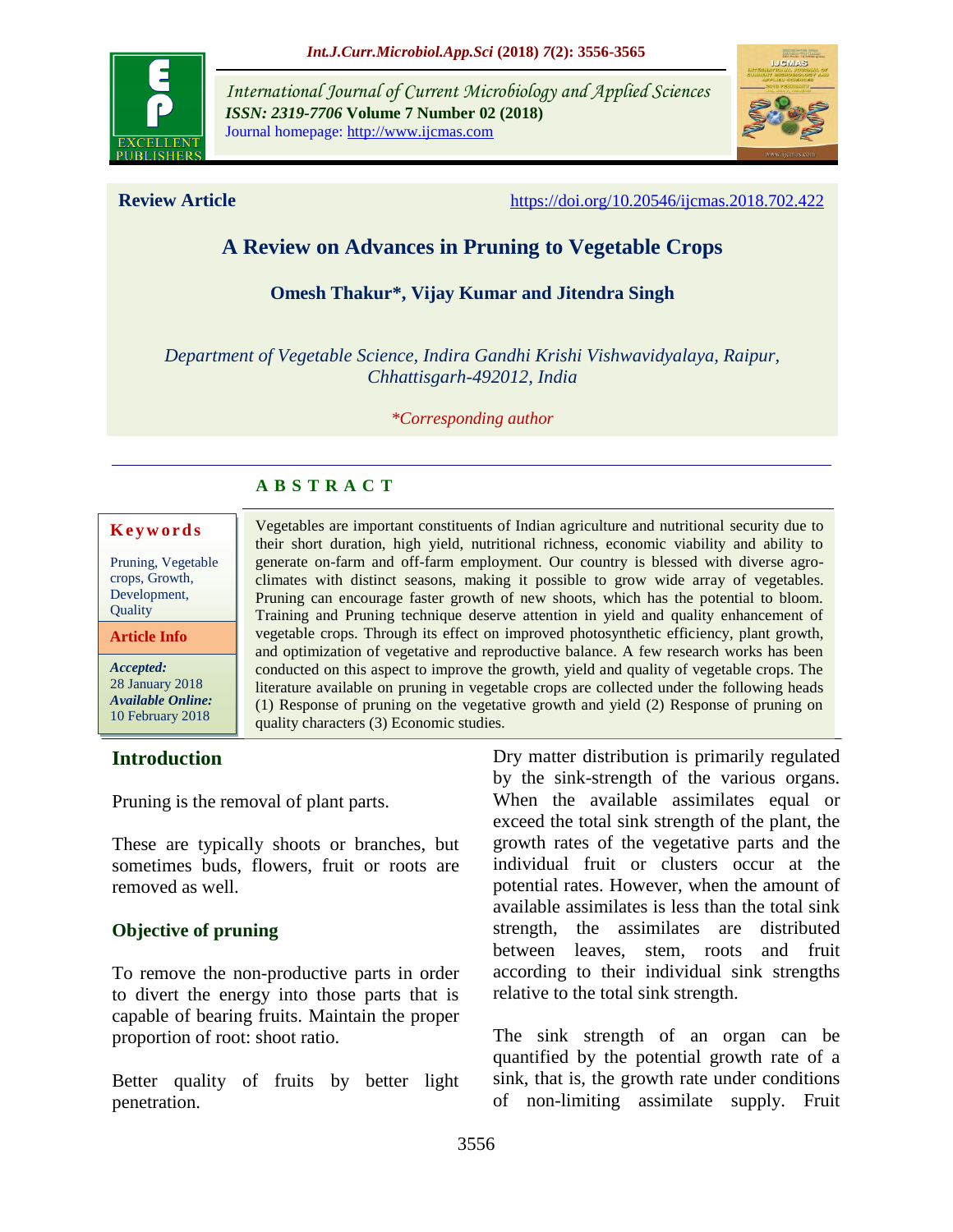pruning is used to control fruit load; fruit load influences partition between vegetative and generative plant growth and fruit size through mutual competition for assimilates between fruit (De Koning, 1996). Truss pruning serves an important role in maximising DM partitioning to the fruit, while maximising marketable yield. The main reasons for leaf pruning are to reduce disease pressure, accelerate fruit ripening and make harvesting easier (Heuvelink *et al.,* 2005). Leaf pruning could be used to reduce vegetative sink strength and increase biomass partitioning to the fruit (Xiao *et al.,* 2004).

#### **Response of pruning on the vegetative growth and yield of vegetable crops**

## **Tomato**

Knott (1928) found that tipping (removal of the apical bud) of tomato plants delayed maturity 6 days, and leaf pruning. Patil *et al.,* (1973) reported that tomato plant can be severely pruned without affecting the yield in tomato.

Tanaka and Fujita (1974) studying sourcesink distribution in tomato, observed that photosynthates flow from sources exceeds sink demands and that the partial removal of tomato leaves is compensated with an increase in the net assimilation rate of the remaining leaves; thus, fruit growth is unaffected. Similar results were reported by Starck (1983). Rajewar and Patil (1979) observed that pruning increases costs in plants production and improves light penetration inside the plant canopy and increases photosynthesis efficiency and fruit yield.

Nganga (1984) found in his experiment that pruning resulted in a higher flower-fruit ratio in general, and it is suggested that a higher fruit: leaf ratio achieved on fewer leaves through pruning may enhance fruit yield

production in a plant. Pruning controls carbon partition and thus affects the ratio and hence fruitfulness in tomato (Resh, 1997).

Baki (1987) reported that pruning showed a significant effect on plant height in tomato. Unpruned plants exhibited higher plant height and highest number of inflouresence. Higher number of fresh ripe fruits were also obtained from unpruned plants. But maximum yield of tomato (96.08 tonn per ha) was obtained from the pruned ones with 2 stems at the closest spacing (75 x 75 cm). Hernandez and Sanches (1992) found that fruit length of tomato was greatest in plants for pruning one stem and the number of fruits was higher.

Davis and Estes (1993) stated that pruning of tomato plants could reduce production costs, increase yields and improve the quality of fruits. Early season yields were higher using early pruning (when lateral shoots were 5-10 cm long) or delayed pruning (when lateral shoots were 30-36 cm long) in tomato. Heuvelink and Buiskool (1995) stressed that assimilate translocation in a tomato plants to the fruit strongly depends on the number of fruit (sinks) per truss. They reported that a reduction in fruit number resulted in an increase in fruit size**.** Rubatzky (1996) reported that pruning allows for some regulation of fruit size and flowering. Fruit size can be improved by removing the axillary shoots and regulating the number of fruits per cluster. The light utilization in the canopy is not limited by much foliage which reduces shading, and thus the supply of assimilates to all the fruits is sufficient to sustain the growth of the majority of fruits. Pruning helps to control the amount of light reaching each plant and allows for better ventilation around each plant. It also keeps a better balance with the root system and usually produces larger fruit than if the plant is allowed to grow into a bush (Opena *et al.,* 1985). Myint (1999), who indicated that the two stem pruning method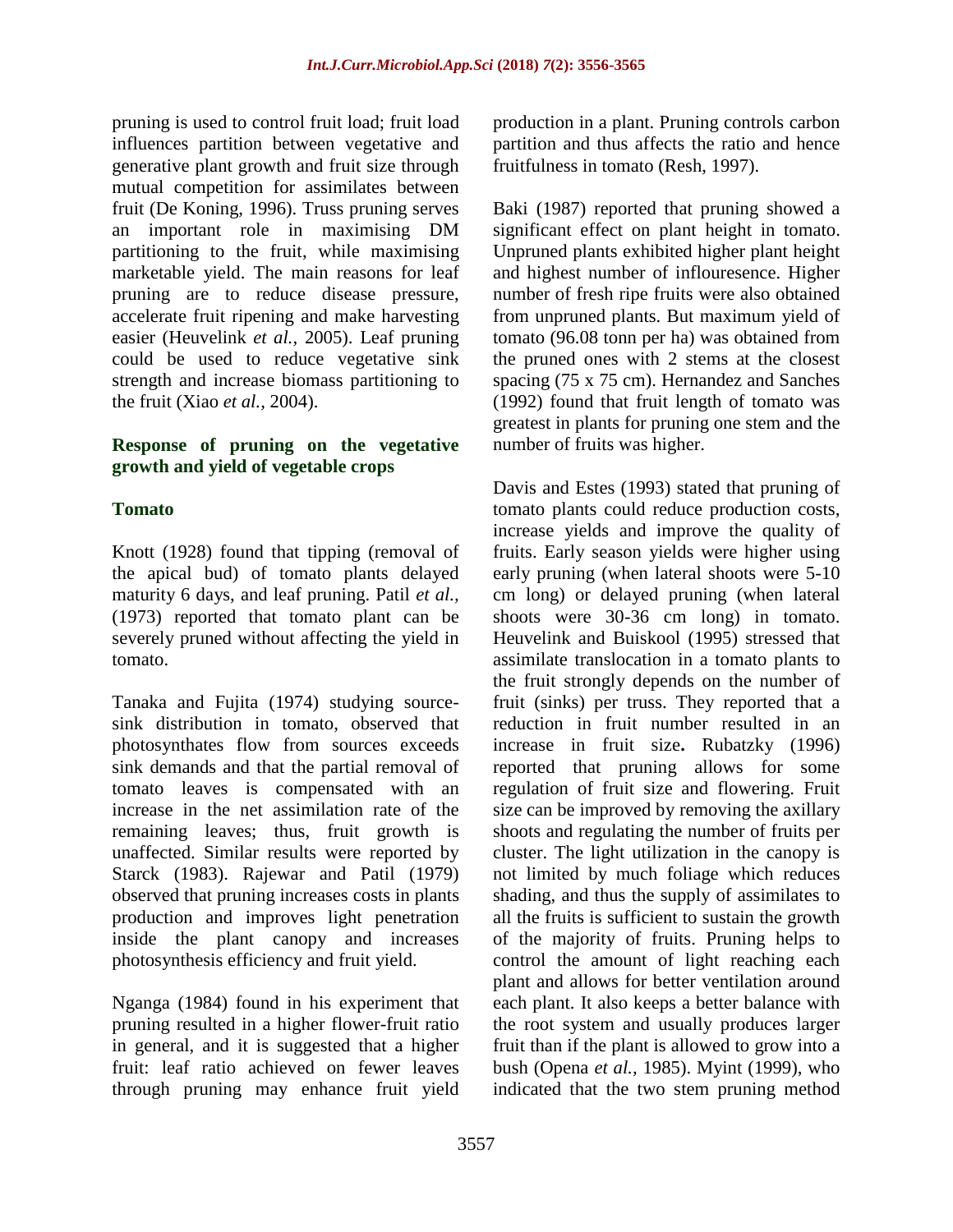gave the highest marketable yield compared to single stem and non-pruned plants of indeterminate tomato cultivars. Pruning facilitates insecticide spraying and harvesting (AVRDC, 1999) thus increasing the number of marketable fruits in pruned plants.

Arzani *et al.,* (2000) found that fruits, as powerful sink for carbohydrates, growth till end of the growing season and increase of volume depend on fruit number. Gautier *et al.,* (2001) found that pruning of tomato increased the mean dry mass of stems and petioles (up to 43 per cent) and lamina (up to 22 per cent) along with an increase in mean dry mass of fruit (up to 42 per cent). Thus, helps in maintaining an optimum balance between partitioning to the harvestable organs (fruit) and other plant parts (vegetative).

Xiao *et al.,* (2004) found that early leaf pruning increased DM partitioning to the fruit from 57 to 61%. However in both cases pruning treatments reduced total yield compared to the non-pruned control because of a reduced LAI which reduced net biomass production in tomato. Kanyomeka and Shivute (2005) reported that pruning had no significant effect on tomato yield. The only benefits obtained from tomato pruning were increased quality and plant health. Pruned tomatoes were less prone to pest attack than those, which were not pruned.

Preece and Read (2005) observed that the effect of pruning on quantitative and qualitative characteristics of tomato showed that pruning limits vegetative growth and allows more light penetration and so improves qualitative and quantitative characteristics of tomato fruits. Heuvelink *et al.,* (2005) found that by delaying pruning of old leaves and increasing the LAI from 3 to 4, yield was increased by 40%. But beyond a LAI of 4, there was little change in gross photosynthesis and maintenance respiration, suggesting that

growers should prune their plants to ensure a LAI of no more than 4 in tomato. McGraw *et al.,* (2007) indicated that pruning small basal branches helps to maintain the balance between vegetative and reproductive biomass in tomato.

## **Cassava**

Larson (1975) reported that shoot and root pruning before transplanting allows seedlings to establish roots first before transpirational demands begin which is important for reducing transplanting stress in cassava. Hunt *et al.,* (1977) asserted that deposition of starch in storage roots can be reduced if the supply from the top is interrupted as occurs when much of the leaf and stem materials are removed in cassava.

Richard and Rowe (1977) suggested that root pruning while reducing shoot growth, stimulates root growth as the plants attempt to restore the pre-pruning shoot: root ratio. Rajewar and Patil (1979) observed that pruning increases costs in plants production and improves light penetration inside the plant canopy and increases photosynthesis efficiency and fruit yield. Santiago (1980) reported that topping at 60-90 DAP reduced yields significantly in cassava while Arana (1979) reported an increased yield with pruning at 60 DAP in cassava.

Villamayor and Labayan (1982) found that a single pruning of 20 cm shoot length or longer at 3 months after planting (MAP) significantly reduced the yields in cassava. Abenoja and Cerna (1983) found that removing the upper 30 cm of the shoots at 4, 6, and 8 weeks intervals, starting at 4, 5 or 6 MAP did not affect root yield in cassava.

Villamayor *et al.,* (1992) reported that cassava plants pruned at 30 cm above ground at 6th, 8th or 10th MAP resulted significantly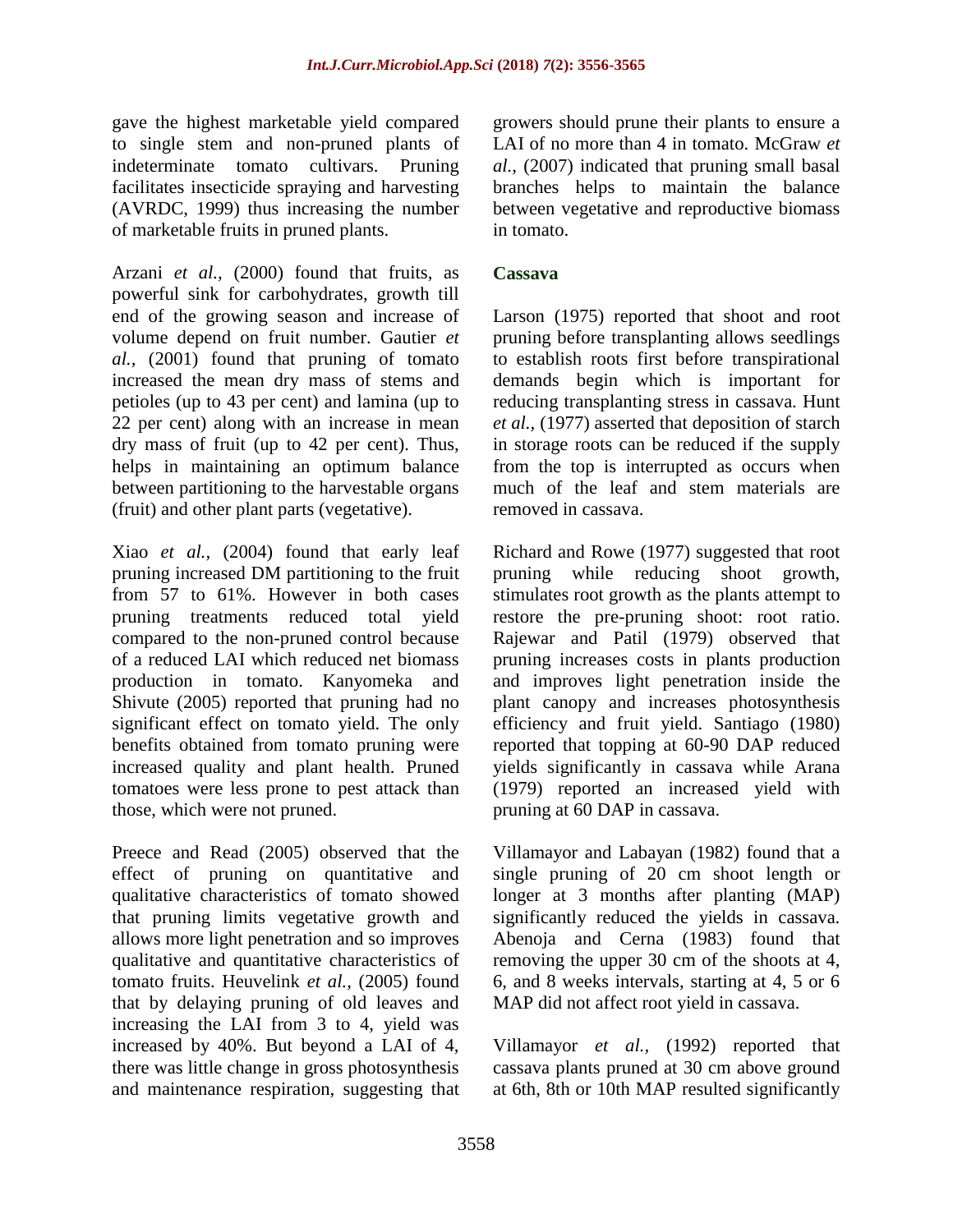higher tuber yield than unpruned plants as well as those pruned at 2nd or 3rd month after planting. Tung *et al.,* (2001) reported possible decline in storage root yield as a result of intensive pruning in cassava.

Aguiar *et al.,* (2011) in a study conducted in Brazil indicated that pruning at monthly intervals during September to April in two seasons did not affect the dry matter content and root yield of cassava when harvested after 22 months. Sunitha *et al.,* (2015) reported that control treatment without any pruning resulted in maximum tuber yield of cassava, however, it was on par with single pruning, at  $3<sup>rd</sup>$  month. Two prunings at  $3<sup>rd</sup>$  and  $6<sup>th</sup>$  months reduced the tuber yield significantly. It was evident that excessive pruning results in reduced tuber yield whereas a single pruning during the active vegetative phase of the crop, i.e., during  $3<sup>rd</sup>$  month can regain the vegetative growth. However, second pruning towards the end, at  $6<sup>th</sup>$  month resulted in the set back of active photosynthesis and translocation of photosynthate to the roots. All the varieties used were of short duration and were harvested 7 MAP. The growth of unpruned plants was never disturbed and produced maximum storage roots, whereas, the pruned ones had to recover by producing new stems and leaves. This reduced carbohydrate available for storage roots. However, single pruning did not affect the tuber yield significantly indicating that the plants could recover the physiological activity and thus contributing for storage of roots in cassava.

## **Onion**

Hawthorn (1938) found no advantage in either root or top pruning of Bermuda onion plants. Maiti and Sen (1968) reported that partial pruning of seedling at the time of transplanting augmented the start of onion and increase the size of bulb.

Nahar (2007) evaluated the effect of pruning and irrigation intervals on growth and yield of onion. The experiment included 3 pruning treatment: (i) Control (no pruning), (ii) root pruning and (iii) leaf and root pruning and five frequencies of irrigation interval of 5, 10, 15, 20 and 25 days. The yield and yield components varied significantly with pruning and different irrigation intervals. The highest yield of bulb per hectare (8.67 ton) were produced from the plants under leaf and root pruning treatment. The highest bulb yield of  $(10.36 \text{ ton ha}^{-1})$  was recorded from irrigation at 5 days from root pruning with irrigation at 25 days interval. Leaf and root pruning with irrigation at 5 days intervals gave the maximum net return and benefit cost ratio.

Honjo *et al.,* (2016) investigated the effects of leaf- and root-pruning treatment of cell seedlings at planting time on plant growth, nitrogen uptake, harvest time, and yield in Japanese bunching onion (*Allium fistulosum*  L.). Leaf-pruning treatment had a negative effect on the number of living leaves and leaf sheath diameter, which were inhibited until harvest however, although the number of roots and root growth were temporarily inhibited, the growth was equal to that of the control. Root-pruning treatment negatively affected the number of emergent leaves, plant height, number of living leaves, shoot weight, leaf sheath diameter, number of roots, and growth of roots until harvest on August 20. The total amount of nitrogen uptake was lower in the root-pruning treatment than that in the leaf-pruning treatment.

# **Okra and brinjal**

Kabir (2010) found that pruning delayed fruiting in okra and usually gave more larger and desirable percentage of good quality fruits. Hence pruning facilitates opening of leaves to sunlight and partitioning of assimilates was high in pruned plants.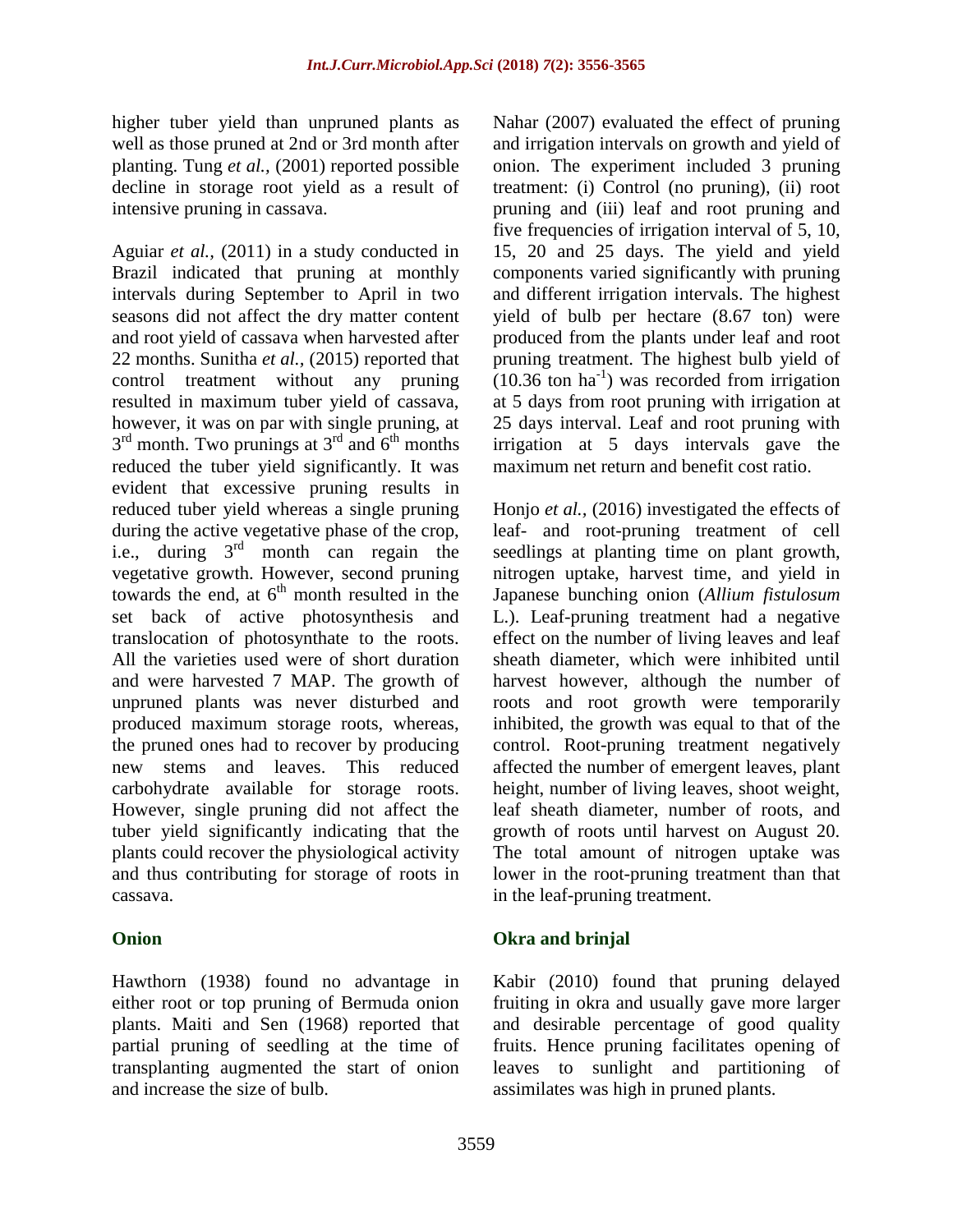Lipari (1981) reported that pruning increases fruit quality and yield in eggplants. Pruning to balance the number of shoots and leaves causes an increase in flowers and fruits. Pruning at every node two fruit set was recommended for higher yield with good quality of eggplants (Shehtata, 2012). Ambroszczyk *et al.,* (2008) reported in brinjal that plants pruned to two shoots, second shoot led out from the sixth node produced the greatest fruits, both in early and total yield. Fruits of two shoot plants with the second shoot led out from the sixth node and pruned to one shoot contained the greatest level of ascorbic acid.

The greatest levels of reducing sugar and starch were found in the leaves of moderately pruned plants, having the best PAR conditions. The method of pruning slightly affected the level of pigments in the eggplant leaves. Pruning at the every node two fruit set up was recommended for higher yield and good quality of eggplant.

## **Sweet peppers**

Resh (1996) reported that the pruning of peppers cultivated in a greenhouse improves light interception, fruit set and fruit quality due to the reduced number of branches. Jovicich *et al.,* (1999) reported higher marketable yields from sweet pepper plants pruned to four stems, compared to those pruned to two or one stem. In general, no or light pruning results in excessive vegetative growth of plants with small fruit size. Bhatt and Rao **(**1997) indicated that removal of the fruit in the first flowering node of bell pepper plants ten days after fruit set did not increase the partitioning of dry mass to fruit on upper nodes of the plant. With the advancement of fruit growth, the first flowering node fruit acts as a major sink for photosynthates (10.2%) up to 20 days after flowering, and afterwards becomes a weaker sink.

#### **Cucurbits**

Gobeil and Gosselin (1989) conducted an experiment on the influence of pruning season of cucumber. They reported that summer pruning gave a high production of fruits.

Arora and Malik (1989) reported that pruning of ridge gourd plants to six primary branches with a medium spacing level  $(45 \text{ cm})$ produced the longest plants, gave maximum number of secondary branches, resulted in early appearance of pistillate flowers, lowered sex ratio and gave higher number and weight of fruits from early and total yield.

The result of reduced sex ratio for pruning was due to more production of secondary branches on which pistillate flowers appeared in large number.

Thang (1995) reported that the treatments of the experiment were No pinching (M0), Pinching branches on main stem at node 10 up to down (Mi), Pinching branches on main stem at node 15 up to down (M2), No pruning (P0) and pruning branches at node 4 The method of pruning branches had no significant effect on horticultural character such as fruit size and plant height. The pinching treatments had low yield.

This was resulted because of the absence of sufficient branches in cucumber. Nu (1996) stated that the effect of pruning (pinching out the branches on main stem at node 4 up to the bottom and prune when lateral shoots on main stem set fruit on first on second node of lateral shoot) on yield and fruit quality Duong (1999) reported that pruning had no effect on the length of the fruits and mean fruit weight. Pruned cucumber had higher weight of fruits than the unpruned ones. Palada and Chang (2003) found that the removal of the lateral shoots had a positive effect on the total yield of bitter gourd.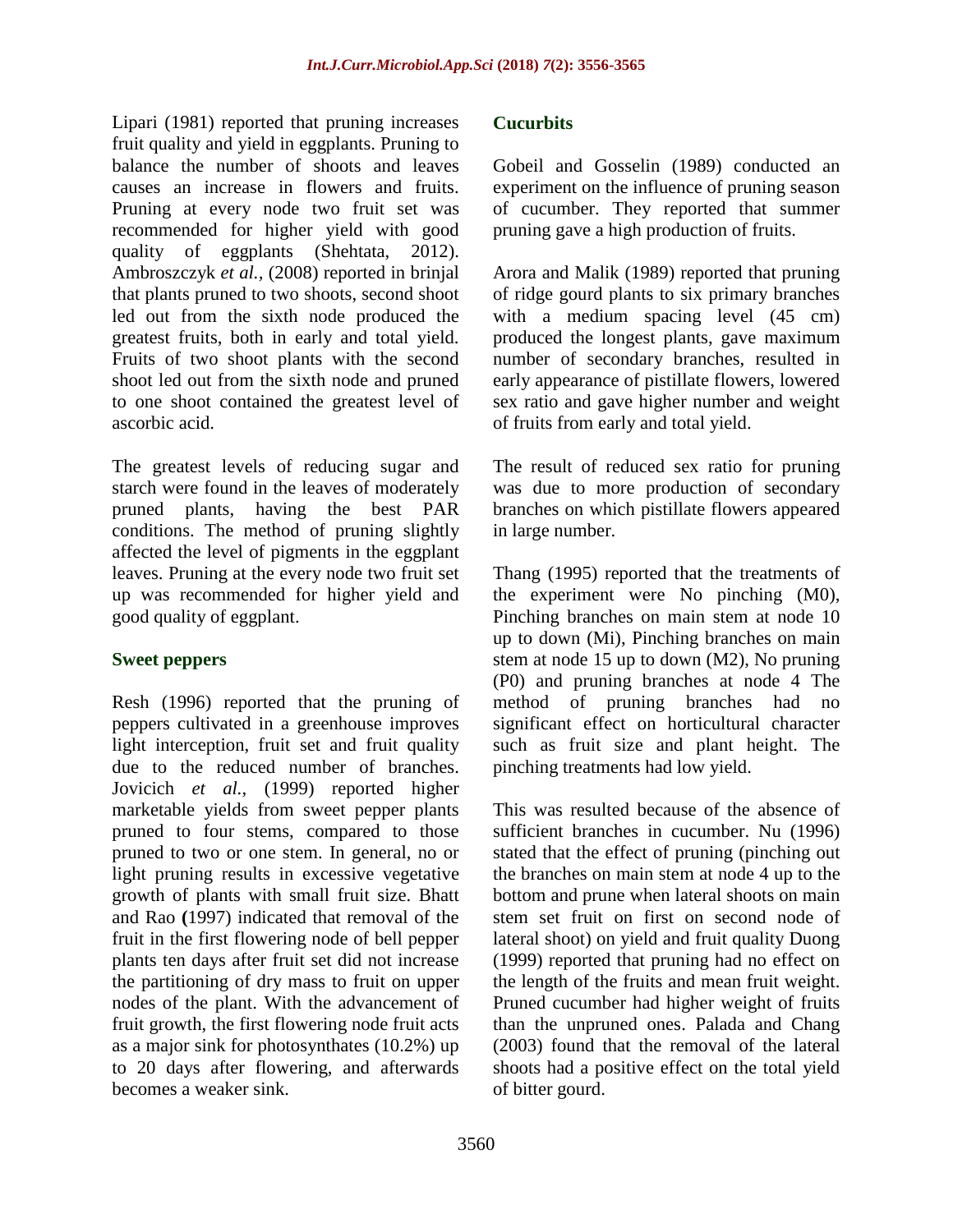# **Carrot**

Umbel pruning and umbel order are important factors for the quality of carrot seed (Pereira *et al.,* 2008 and Amjad *et al.,* 2005). Umbel pruning is done mainly for balancing and influencing the nutrients and hormones. As a result of umbel pruning the existing umbels face less competition for nutrients and hormones. More nutrients and hormones are transported to the flowers and they produce bigger, heavier and healthy seeds.

## **Effect of pruning on quality character in vegetable crops**

Watson (1947) stated that total dry matter of a crop is the output of net photosynthesis. It is mainly dependent on the size of photosynthesis system or its activity as well as the length of its growth period during which photosynthesis continues. Evans (1972) stated that photosynthesis is the main contributing factor for increasing in plant dry matter.

Data *et al.,* (1984) reported that except for polyphenol oxidase (PPO) activity, and crude fiber, sugar and moisture content, cassava roots harvested from unpruned plants exhibited higher respiration rate, phenyl alanine ammonia-lyase (PAL) activity, and starch, HCN and dry matter content than roots from pruned plants at harvest. The ratings for quality attributes in terms of texture, flavor and general acceptability were lower in roots harvested from unpruned than pruned cassava plants, while the reverse was true in color and appearance. Regardless of days of storage, respiration rate, weight loss, vascular streaking, decay, PAL activity and dry matter content were higher in roots harvested from unpruned plant than pruned plants. Respiration rate, weight loss, vascular streaking, decay, PAL and PPO activities, sugar and crude fiber content of cassava roots

increased with storage time. Starch content and ratings for all quality attributes decreased, while HCN content increased earlier and decreased later during storage in cassava.

Tanaka *et al.,* (1984) explained that the effect of pruning treatment in retarding physiological deterioration in cassava roots may be partly based on the toughening of the cellular structure of the root tissue not only the outer but also the inner part, thus reducing mechanical injury at harvest and during handling. Another reason may be due to some unknown physiological alterations in the cellular structure that maintain the cellular activity at a lower level and delay physiological deterioration. Tung *et al.,* (2001) reported possible decline in storage root yield as a result of intensive pruning of cassava. This is because defoliation reduces root weight due to reduced carbohydrates synthesized per plant and hence reduced quantity of photoassimilates available for storage in cassava.

Ayoola and Agboola (2004) observed reduction in yield and mean storage root weight when cassava plants were pruned irrespective of the pruning method. The reduction in storage root sizes in the pruned plants could be explained by the fact that as the plants were pruned, photosynthates that should have been used for storage root bulking were used for regrowth of new shoots. This, therefore, resulted in smaller storage roots due to reduced carbohydrates available for storage root bulking possibly due to reduced carbohydrates synthesized per plant and hence reduced quantity of food available for storage.

Sunitha *et al.,* (2015) explained that the growth of unpruned plants was never disturbed which produced maximum storage roots, whereas, the pruned ones had to recover by producing new stems and leaves. This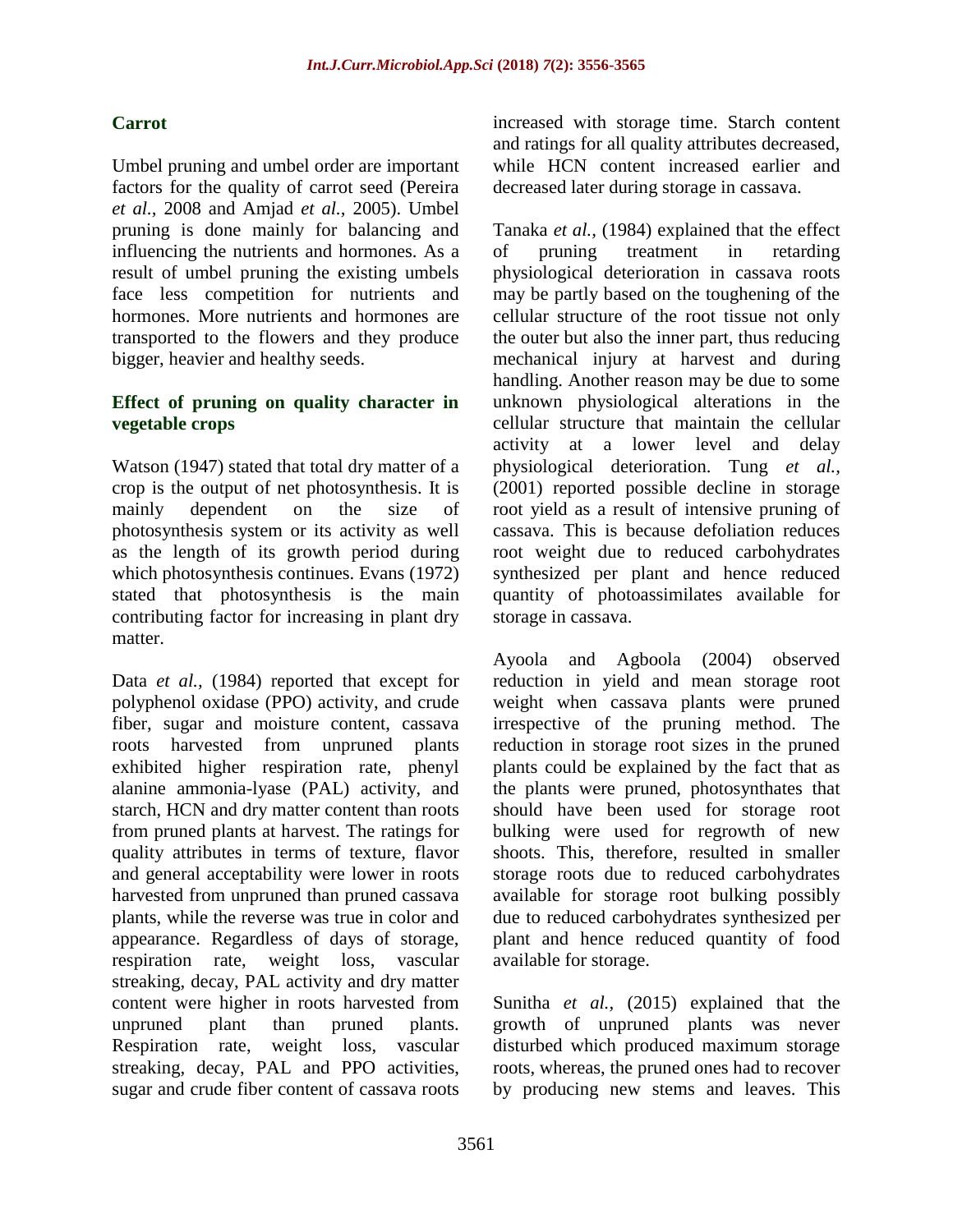reduced carbohydrate available for storage roots. However, single pruning did not affect the tuber yield significantly indicating that the plants could recover the physiological activity and thus contributing for storage of roots in cassava. Kanyomeka and Shivutte (2005) found that increase of fruit quality on account of weak pruning can be due to more assimilate production by leaves. In pruning light penetrate into the canopy, low leaf area decreases photosynthesis rate. Therefore, in double branch or pyramidal pruning there is an appropriate proportion between leaves and light penetration into the canopy so nutrient content on the fruits would be increased.

Therefore it is concluded that pruning method is beneficial to the farmers for higher production and quality vegetable production and also therefore it is recommended that vegetable grower farmers should adopt pruning practices to obtain higher marketable yields that will fetch them good prices. However it is imperative to gain sound knowledge of training and pruning in vegetable crop with a careful consideration of suitable training and pruning methods, intensity, growth stages and crop season in respect of a particular vegetable crop in order to obtain the desired yield and quality attributes.

# **References**

- AbdelAl, Z. E., Mirghani, H. B., Abusin, A. and Percy, P. 1962. The effect of pruning and training on the yield of tomato cultivars grown for export in the Sudan. ISHS. Acta. Hortic., 33: 30-33.
- Abenoja, E. A. and Cerna, A. F. 1983. The effect of age and frequency of topping in cassava on quality of shoots, dry matter and tuber yield. The Radix, 5(1): 12- 13.
- Aguiar, and Eduardo Barreto. 2011. Pruning dates and productivity of cassava. *Pesq. agropec. bras.,* [online]., 46 (11): 1463- 1470.
- Ambroszczyk, A. M., Cebula, S. and Sekara, A. 2008. The effect of plant pruning on the light conditions and vegetative development of eggplant (*Solanum melongena* L.) in greenhouse cultivation. Veg. Crops Res Bull 68: 57-70.
- Amiard V., Mueh, K.E., Demmig-Adams, B., Ebbert, V., Turgeon, R., Adams, W.W., 2005.Anatomical and photosynthetic acclimation to the light environment in species with different mechanisms of phloem loading. PNAS 102(36): 12968- 12973.
- Arana, M. N. 1979. The effects of time of pruning on the yield of cassava (Golden yellow) B. S. thesis, DMMMSU, Bacnoten, Launion, p.14.
- Arora, S. K. and I. J. Malik. 1989. Effect of pruning and spacing levels on growth, flowering, earliness and fruit yield in Ridge gourd. Haryana J. Hort. Sci. 18(1- 2): 99-105.
- Arzani, K., Lawes, G.S. and Wood, D.E.S.2000.Seasonal vegetative and fruit pattern of mature close planted apricot trees grown under humid climate. Acta hortic., 516:75-82.
- Ayoola, O. T., & Agboola, A. A. (2004). Influence of cassava planting patterns and pruning methods on crop yield in a cassava-based cropping system. Afr. Crop Sci. J., 12: 115-122.
- Baki, A. 1987. Effects of spacing and pruning on the yield of tomato cultivar Oxheart. An MS thesis, Department of Horticulture, BAU, Mymensingh. P. 8.
- Balibrea, M. A., Martinez-Andujar, C., Cuartero, J., Bolarin, M.C. and Pérez-Alfocea, F. 2006. The high fruit soluble sugar content in wild *Lycopersicon* species and their hybrids with cultivars depends on sucrose import during ripening rather than on sucrose metabolism. Funct. Plant Biol 33: 279- 288.
- Bhatt, R. and Rao, N. 1997. Growth and photosynthesis in bell pepper as affected by sink manipulation. Biologia Plantarum, 39, 437-439.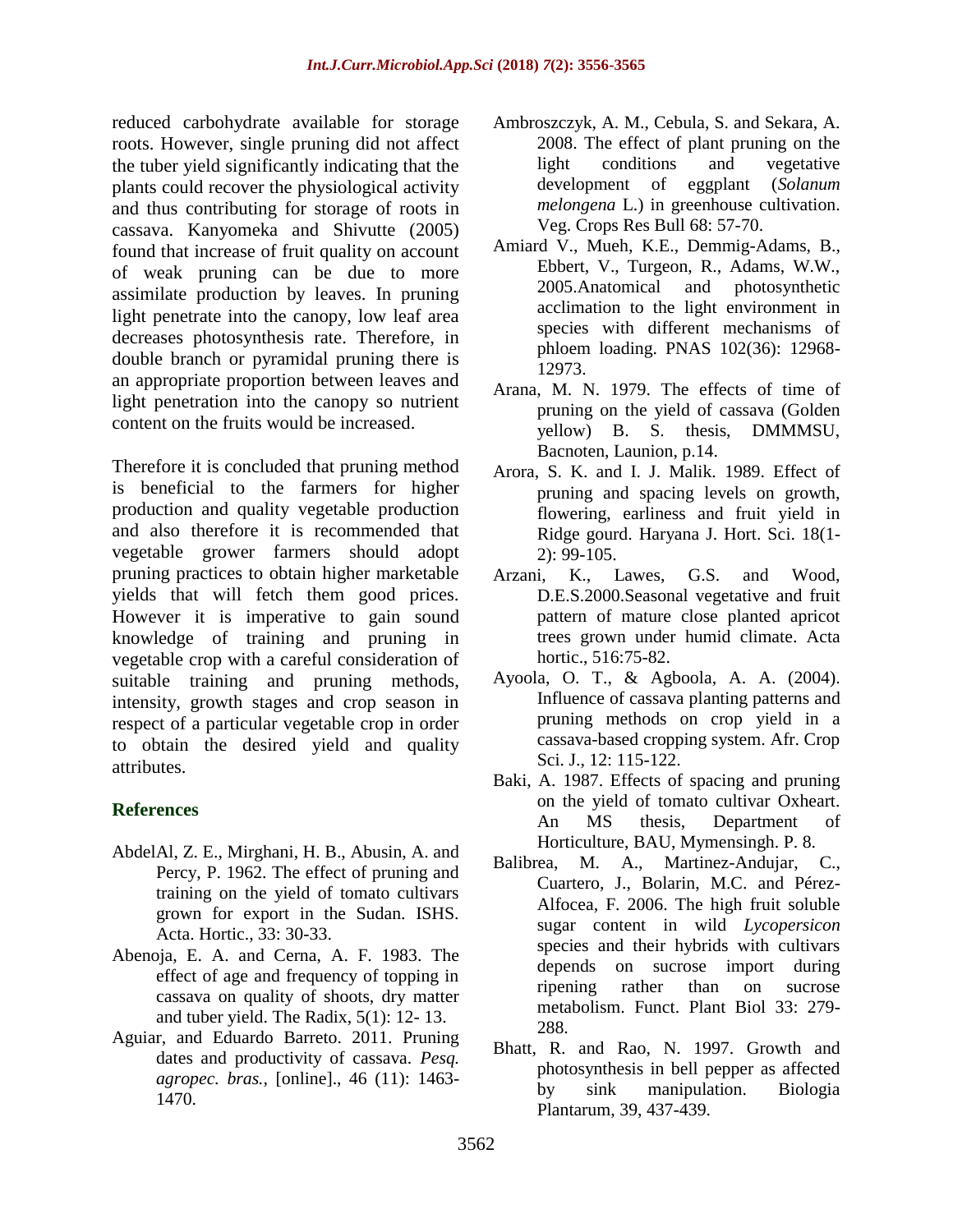- Burgis, D.S. and R.A. Levins. 1974. Pruning determinate tomato plants will increase dollar return. Proc. Florida State Hort. Soc*.* 87:122–124.
- Carlton, W.M., Gleason, M.L. and Braun, E.J. 1994. Effects of pruning on tomato plants supporting epiphytic populations of *Clavibacter michiganensis* subsp. michiganensis. Plant Dis. 78:742–745.
- Cebula, S. 1996. Effect of plants pruning on the growth, yields, and fruit quality of two cultivars of eggplant (*Solanum melongena*  L.) in greenhouse production. Acta Agraria Silvestria/Agraria.34: 1-11.
- Cebula, S. and Ambroszczyk, A.M. 2000. The influence of plant defoliation on growth, yielding and fruit quality of eggplant grown in a greenhouse. *Roczn. AR Pozna,*  323: 233-237.
- Data, E.S. Quevedo, M.A. and Gloria, L.A.1984. Pruning techniques affecting the root quality of cassava at harvest and subsequent storage. AGRIS, FAO.Org.
- Davis, J. M. and Ester, E.A. 1993. Spacing and pruning effect on growth, yield and economic returns of staked fresh market tomatoes. J. Soc. Hort. Sci., 118(6): 719- 725.
- De Koning, N.M., 1996. Model predictions of optimum shoot density and truss size in glasshouse tomato. *Acta Hort*. 417, 99- 106.
- Duong, H. X.1999. Effect of pruning on yield and quality of cucumber. AVRDC Training Report, Kasetsart University, Bangkok, Thailand. p51.
- Erickson, L.C.1945. Principles of Horticultural production. Amer. J. Bot., 32: 634-643.
- Evans, G.C. 1972. The quantitative analysis of plant growth. Bell Well Scient. Publi. Oxford, p-34.
- Gautier, H., Guichard, S. and chamitchan, M. 2001. Modulation of competition between fruit and leaves by flower pruning and water fogging, and consequences on tomato leaf and fruit growth. Annals of Botany, 88: 645-652.
- Gobeil, G. and Goselin, A. 1989. The influence of pruning and season on fruit

development in a crop of European cucumber. Can J. Plant *Sci.* 699 (3): 1037-1048.

- Goda, Y., Abd El-Rehim, A.S., Mohamed, A.A., Helaly, A.A., and El-Zeiny, O.A.H. 2014. Effect of shoot Pruning on growth, yield and fruit quality of Husk Tomato *(Physalis pubescens* L.). Journal of American Science 10, 629-631.
- Hawthorn, Ueslie R. 1938. Cultural experiments with yellow Bermuda onions under irrigation. Texas.\Fir. Fixpt. Sta. Bui. 561, 30 Pp., Illus.
- Hernandez, C.V.M. and Sanches, F.C.D. 1992. Response to planting distance and pruningsystem in tomatoes growing in hydroponics culture in a basic green house. Deptt. of de Fifotecnia, Univerdad Aufonoma Chapingo. 15 (73-74):23-25.
- Heuvelink, E. and Buiskool, R.P.M., 1995. Regulation of sink source interaction on dry matter production in tomato. Anal. Bot. 75, 381-389.
- Heuvelink, E., Bakker, M.J., Elings, A., Kaarsemaker,R. and Marcelis, L.F.M., 2005. Effect of leaf area on tomato yield. *Acta Hort*. 691, 43-.50.
- Honjo, M., Takeda, Satoru., Yoshida, Yasunori and Kaneta, Yoshihiro.2016.Effects of Leaf and root pruning at planting time on plant growth, Nitrogen uptake, harvest time, and yield in Japanese bunching onion (*Allium fistulosum* L.). Hort. Res. (Japan), 15(1): 11-17.
- Hunt, I. A., Wholey, D.W., and Cock, J.H. 1977. Growth physiology of cassava (*Manihot esculenta* Crantz) field crops abstract 30: 77-91.
- Jovicich, E., Cantliffe, D. J. and Hochmuth, G. J. 1999. Plant density and shoot pruning on yield and quality of a summer greenhouse sweet pepper crop in North central Florida. p. 184- 190. In K.D. Batal (ed.) 28th National Agricultural Plastics Congress. Proc. Amer. Soc. Plasticulture, Tallahassee, FL, May 19- 22. ASP, State College, PA.
- Kabir, A. 2010. Effect of branch pruning on plant growth, fruit and seed yield in okra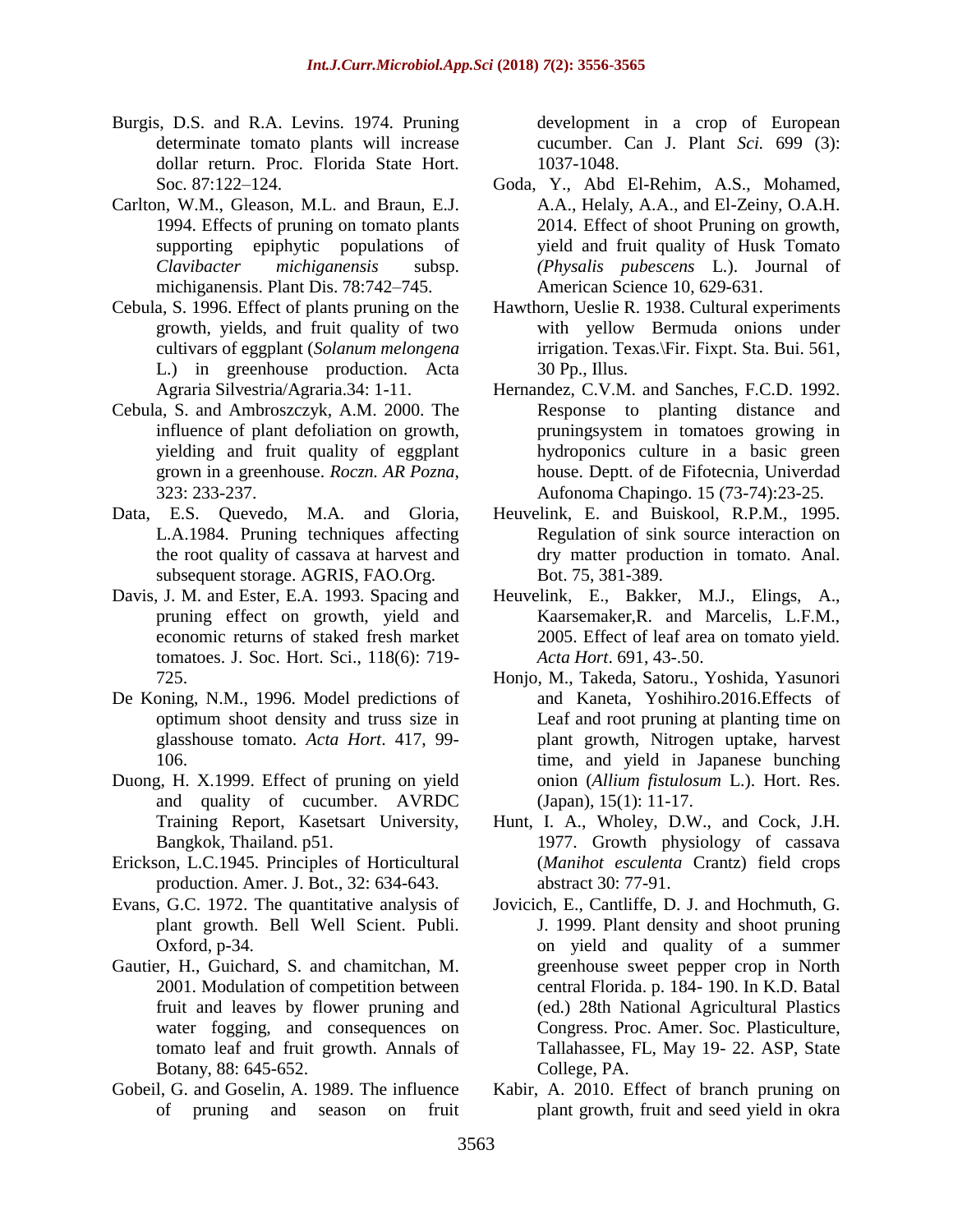(*Abelmoschus esculentus*) cv. LD 66- 1.Unpublished research project submitted to crop production Department, Federal University of Technology, Minna, Niger state,18, 562-568.

- Kanyomeka, L. and Shivute, B.2005.Influence of pruning on tomato production under controlled environments. Agricult. Trop. Subtrop, 38 (9):79-83.
- Knott, J. F.1928.The effect of apical pruning of tomato seedlings on growth and early yield. Amer. Soc. Hort.Sci. Proc., 24: 21- 23.
- Larson, M. 1975. Pruning northern red oak nursery seedlings: effects on root regeneration and early growth. Can. J. For. Res. 5(3): 381-386. Crossref.
- Lipari, V.1981. Green pruning and auxin treatment of eggplants. Pataturaverde tratementi auxinci mellon melonzan. Culture protetti 10 (8/9): 39-44.
- Maiti, S.C.and Sen, P.R.1968.*Curr.Sc.*, 37:566- 568(cited from Bose, T.K. and Som, M.G.1990.Vegetable crops in India. Naya Prakash, 206 Bidhan Sarani, Calcutta, India).
- McCraw, B.D. and Greig, J.K. 1986. Effect of transplant age and pruning procedure on yield and fruit-set of bell pepper. Hort. Sci., (21): 430-431.
- Muhammad, A. and Singh, A. 2007. Yield of tomato as influenced by training and pruning in the Sudan Savanna of Nigeria. J. Plant Sci., 2(3): 310-317.
- Myint, A. 1999. Effect of pruning and spacing on performance of fresh market tomato. AVRDC report. Kasestart University, Thailand. http:/www.arcavrdc.org.pdf=files/Myint Aung.pdf site visited on 20/06/2010.
- Nahar, K.2007. Effects of pruning and irrigation on growth and yield of onion cv. N-53. M.S. Thesis, Department of Horticulture, Bangladesh Agricultural University, Mymensingh
- Nu. T.T.1996. Pruning effect on yield of different cucumber varieties, ARC Training Report, Nakhon Pathom, Thailand.
- Opena, R.T. 1985. Development of tomato and Chinese cabbage adapted to the hot, humid tropics. Acta Hort. 178:624-635.
- Palada, M.C. and Chang, L.C. 2003. Suggested cultural practices for bitter gourd. AVRDC. No. 3 pp547.
- Patil, V. K., Gupta, P. K. and Tombre, P. O. 1973. Influence of pruning, mulching and nitrogenous fertilizer on the growth, yield and quality of staked plants of sioun variety of tomato, Punjab Vegetable Grower., 8: 4-9.
- Pereira, R.S., Nascimento, W.M. and Vieira, J.V. 2008. Carrot seed germination and vigor in response to temperature and umble orders. Scientific Agricola, 65(2): 145-150.
- Preece J.E. and Read, P.E. 2005. The Biology of Horticulture. 2th Ed. Copyright by John Wiley and Sons. New York, United States, 528 p.
- Rafi, U.M., 1996. Stem pruning and spacing and spacing effect on the yield of tomato. AVRDC Training Report. Kasetsart University, Bangkok, Thailand: AVRDC, pp: 168-173.
- Rajewar, S. R. and Patil V.K. 1979.Flowering and fruiting of some important varieties of tomato as affected by spacing, staking and pruning. Ind. J Agricult. Sci 49(5): 358-360.
- Resh, H.M. 1997. Hydroponic Tomatoes for the Home Gardener. Published by Woodbridge Press Publishing Company. Calofornia.
- Resh, H.M., 1996. Hydroponic food production, 5th edn, Woodridge Press Publ. Co., Santa Barbara, Califonia.
- Richard, D. and Rowe, R.N. 1977.Root shoot interaction in peach. The function of the root. Annals of Botany, 49:1211-1216.
- Rubatzky, V.E. 1996. World Vegetables: Principles, Production and Nutritive Values. Second Edition. Chapman and Hall, ITP International Thomson Publishing 115 Avenue. New York, USA. NY1003. 843p.
- Santiago, C. C.1980. Response of cassava to topping and manuring under MMSU